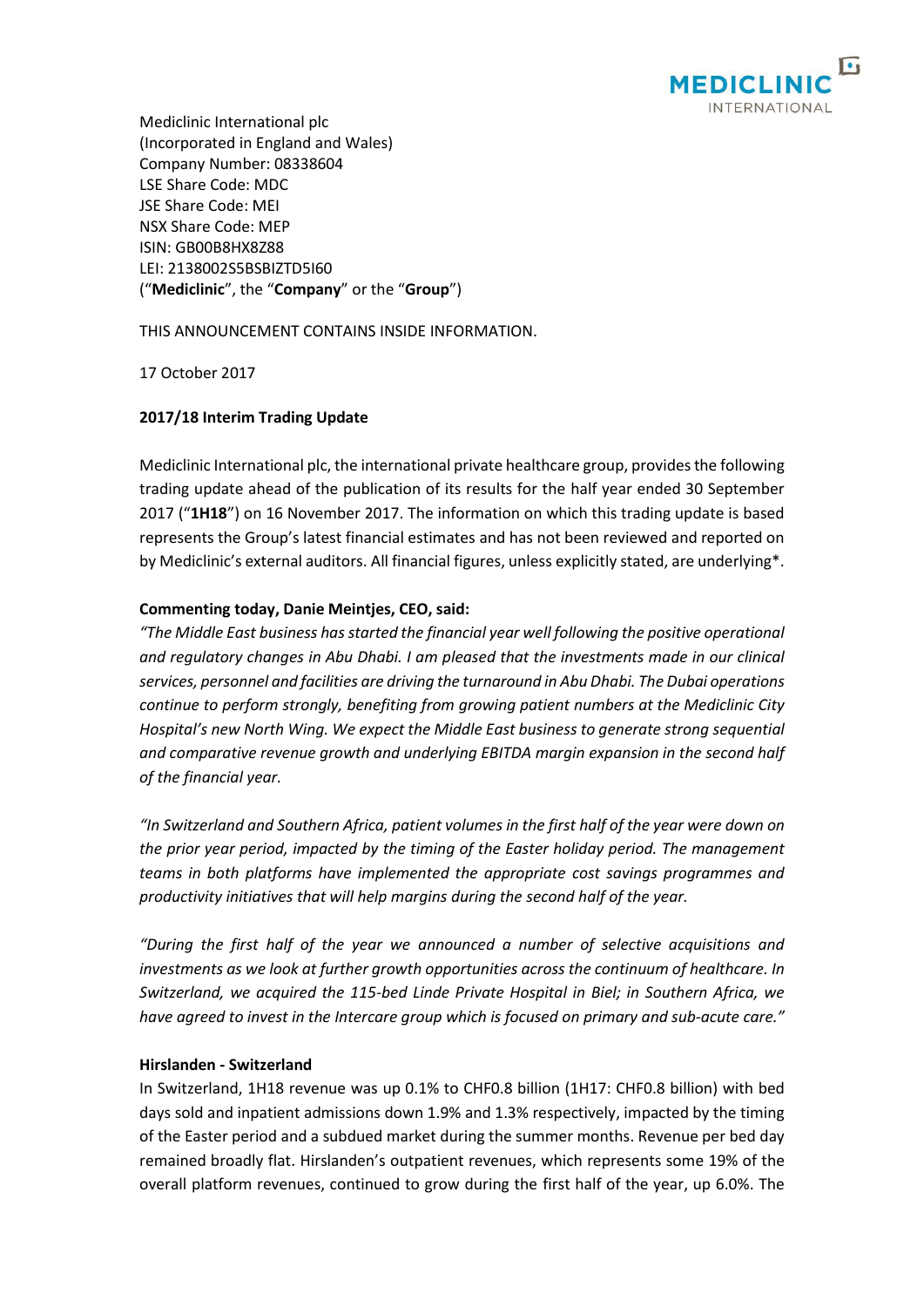acquisition of the Linde Private Hospital ("**Linde**") in Biel was completed at the end of June 2017 and the hospital contributed some CHF15m to Hirslanden's revenues during 1H18. Hirslanden expects modest revenue growth for the full year.

The underlying EBITDA margin for 1H18 is around 17.4% (1H17: 18.6%). The margin reflects lower patient volumes and an ongoing insurance mix change, partially offset by costmanagement programmes and efficiency savings. The underlying EBITDA margin in the second half of the year will reflect the seasonal benefit of the winter period while the full year margin will be impacted by the TARMED outpatient tariff reductions from 1 January 2018, outmigration of care, two Easter holiday periods, costs relating to the Hirslanden 2020 strategic programme and the Linde acquisition.

## **Mediclinic Southern Africa**

In Southern Africa, 1H18 revenue was up 4.1% to ZAR7.6 billion (1H17: ZAR7.3 billion) with inpatient bed days decreasing by 3.3% and revenue per bed day increasing by 7.7%. These results were delivered against a continued weak macro-economic environment in South Africa. In addition, during the first half of the year, the impact of Easter and other public and school holidays meant there were nine fewer ordinary working days in South Africa than in the prior year period. Revenue growth for the full year is now expected to be around 4%.

Despite the pressure on volumes, the underlying EBITDA margin for 1H18 is expected to be around 21.0% (1H17: 20.7%), resulting from a strong focus on cost-management and efficiencies. Full year margin expectations remain in line with previous guidance, broadly stable on the prior year, at around 21%.

## **Mediclinic Middle East**

In line with guidance, 1H18 revenue in the Middle East business was down 4.7% to AED1.5 billion (1H17: AED1.5 billion). After adjusting for the sale of non-core assets, revenue was down 0.6%. Inpatient and outpatient volumes were down 2% and 15% respectively in 1H18, impacted by the business and operational alignment initiatives that took place in Abu Dhabi during the prior year. The Dubai business continues to perform very well.

Actions taken are having a positive effect on the business and are laying the foundation for sustainable growth. Doctor vacancies have normalised and the focus has shifted to supporting doctors to grow their patient activity. Since the Thiqa (health insurance for UAE Nationals) copayment requirement in Abu Dhabi was removed in April 2017, we continue to see an improving trend in Thiqa patient activity. 1H18 Thiqa inpatient and outpatient volumes increased by 40% and 15% respectively compared to 1H17. The removal of the Thiqa copayment has enabled the business to accelerate its strategy of shifting activity away from Basic, towards Enhanced and Thiqa patients thereby improving the quality of revenue. We expect to see the positive momentum in higher margin business continue to grow in the second half, supported by the seasonality benefit in the UAE following the end of the quieter summer period. Guidance remains unchanged for a modest improvement in revenue for the full year.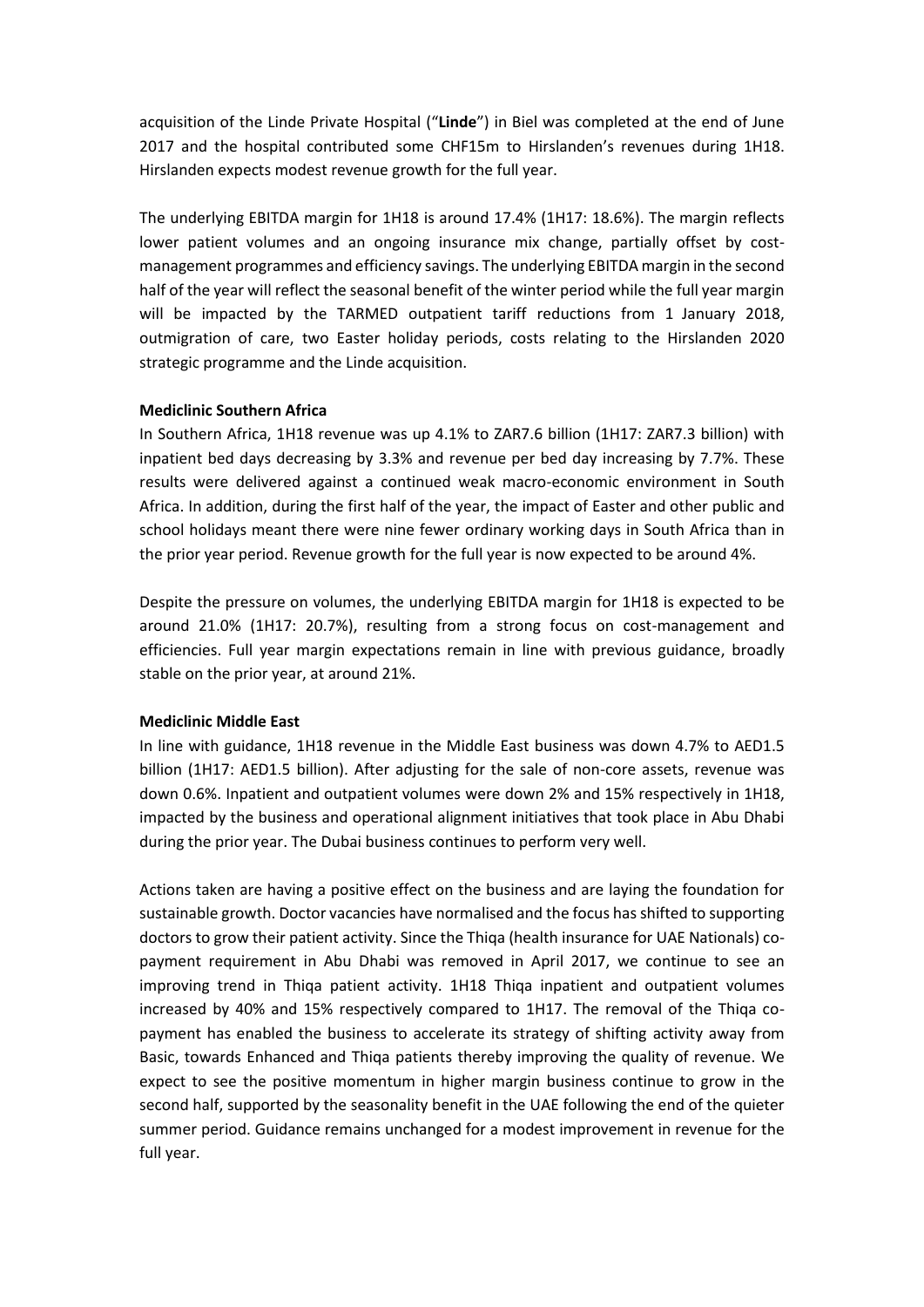The underlying EBITDA margin for 1H18 is in line with lower guidance at around 8.5% (1H17: 11.0%). Strong underlying EBITDA growth is expected in the Middle East during the second half of the year. Guidance for the Middle East platform remains unchanged with the expectation of a gradual improvement in underlying EBITDA margin over time.

The investment projects at the two main Abu Dhabi hospitals, Mediclinic Airport Road Hospital and Mediclinic Al Noor Hospital (previously Khalifa Street Hospital), are underway and will enhance the clinical service offering and patient experience at both key facilities. The new build Mediclinic Parkview Hospital in Dubai is progressing well and on track for completion in the fourth quarter of the next financial year. The Western Region Hospital project has also been initiated and the project planning is currently underway.

## **Spire Healthcare Group**

Mediclinic has a 29.9% investment in Spire Healthcare Group plc ("**Spire**"). The investment in Spire is accounted for on an equity basis recognising the reported profit of £8.9m for Spire's financial half year ended 30 June 2017 (6 months ended 30 June 2016: £35.7m). Spire made a provision amounting to £27.6m for the potential cost of a settlement relating to civil litigation in relation to surgeon Ian Paterson, which is before taking account of any potential further recoveries from insurers. Mediclinic's 1H18 equity accounted share of profit from Spire was £1.1m (1H17: £9.8m) after adjusting for the amortisation of intangible assets recognised in the notional purchase price allocation of the equity investment.

# **Group**

At the Group level, in constant currency, 1H18 revenue was flat and underlying EBITDA was down around 5.0%. However, after the translation effect of foreign currency movements, 1H18 revenue was up 9.5% at GBP1.4bn (1H17: GBP1.3bn) and underlying EBITDA was up 5.0% at GBP231m (1H17: GBP220m). Underlying earnings per share is expected to be around 11.5 pence (1H17: 12.8 pence). The average foreign exchange rates for 1H18 were GBP/CHF 1.26, GBP/ZAR 17.08 and GBP/AED 4.75 (1H17: 1.34, 20.00 and 5.05 respectively).

In October 2017, the Group agreed the terms for the refinancing of Hirslanden's secured longterm bank loans. The new facilities will reduce the cost of debt on a like for like basis by 25bps and extend the maturity profile to at least 2023.

*\* The Group uses underlying income statement reporting as non-IFRS measures in evaluating performance and as a method to provide shareholders with clear and consistent reporting. The Group's non-IFRS measures are intended to remove from reported earnings volatility associated with defined one-off incomes and charges.*

## **Cautionary Statement**

This announcement contains certain forward-looking statements relating to the business of the Company and its subsidiaries (collectively, the "Group"), including with respect to the progress, timing and completion of the Group's development, the Group's ability to treat, attract, and retain patients and customers, its ability to engage consultants and general practitioners and to operate its business and increase referrals, the integration of prior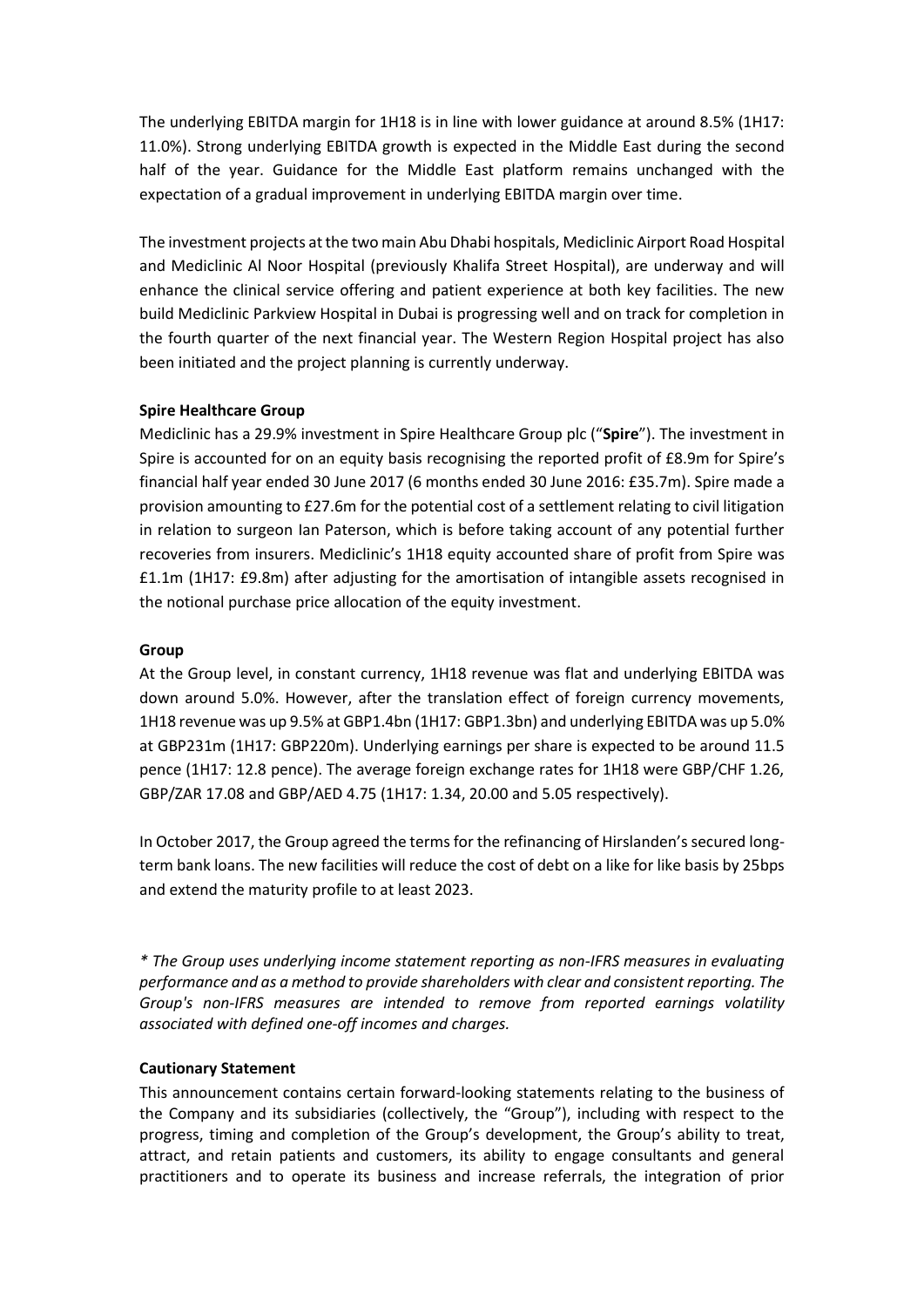acquisitions, the Group's estimates for future performance and its estimates regarding anticipated operating results, future revenue, capital requirements, shareholder structure and financing. In addition, even if the Group's actual results or development are consistent with the forward-looking statements contained in this announcement, those results or developments may not be indicative of the Group's results or developments in the future. In some cases, you can identify forward-looking statements by words such as "could," "should," "may," "expects," "aims," "targets," "anticipates," "believes," "intends," "estimates," or similar words. These forward-looking statements are based largely on the Group's current expectations as of the date of this announcement and are subject to a number of known and unknown risks and uncertainties and other factors that may cause actual results, performance or achievements to be materially different from any future results, performance or achievement expressed or implied by these forward-looking statements. In particular, the Group's expectations could be affected by, among other things, uncertainties involved in the integration of acquisitions or new developments, changes in legislation or the regulatory regime governing healthcare in Switzerland, South Africa, Namibia and the UAE and poor performance by healthcare practitioners who practice at our facilities, unexpected regulatory actions or suspensions, competition in general, the impact of global economic changes, and the Group's ability to obtain or maintain accreditation or approval for its facilities or service lines. In light of these risks and uncertainties, there can be no assurance that the forwardlooking statements made in this announcement will in fact be realised and no representation or warranty is given as to the completeness or accuracy of the forward-looking statements contained in this announcement.

The Group is providing the information in this announcement as of this date, and we disclaim any intention to, and make no undertaking to, publicly update or revise any forward-looking statements, whether as a result of new information, future events or otherwise.

#### **About Mediclinic International plc**

Mediclinic is an international private healthcare group with operating platforms in Southern Africa (South Africa and Namibia), Switzerland and the United Arab Emirates. Its core purpose is to enhance the quality of life of patients by providing acute care, specialist-orientated, multi-disciplinary healthcare services. Mediclinic also holds a 29.9% interest in Spire Healthcare Group plc, a LSE listed and UK-based private healthcare group.

Mediclinic comprises 75 hospitals and 29 clinics. Mediclinic Southern Africa operates 49 hospitals and 2 day clinics throughout South Africa and 3 hospitals in Namibia with more than 8 000 inpatient beds in total; Hirslanden operates 17 private acute care facilities and 4 clinics in Switzerland with more than 1 700 inpatient beds; and Mediclinic Middle East operates 6 hospitals and 23 clinics with more than 700 inpatient beds in the United Arab Emirates.

The platforms' contributions to Group revenue for the financial year ended 31 March 2017 were 48% by Hirslanden, 28% by Mediclinic Southern Africa and 24% by Mediclinic Middle East.

During February 2016, the combination of the Company (previously named Al Noor Hospitals Group plc), with operations mainly in Abu Dhabi in the United Arab Emirates, and Mediclinic International Limited was completed. Mediclinic International Limited was a South African based international private healthcare group founded in 1983 and listed on the JSE, the South